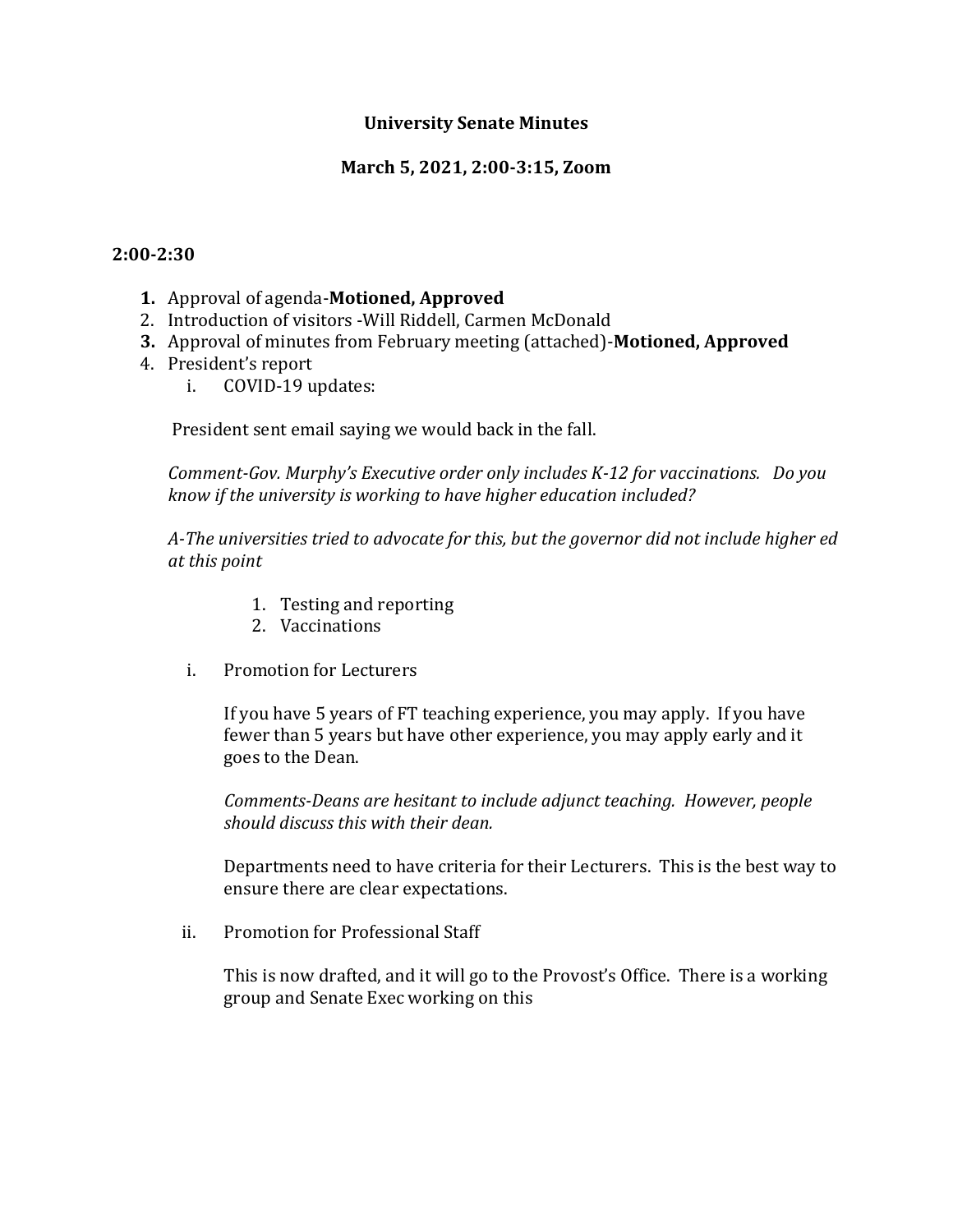#### iii. University of the Future

https://sites.rowan.edu/president/\_docs/university-of- the-future-publicrelease-2-16.pdf

There are good things and this, but also areas of concern such as online education.

iv. Udacity, statistics.com, expedited curriculum process

Expedited curriculum process for market demand and vocational programs. There are rushed proposals for E-Sports Management, this was passed by the Board of Trustees, even though most of the courses have not been developed.

*Q- Will we see the financial modeling to show how Udacity will bring in revenue? Or the market research that shows that there is room for more online education, and if so, in which arenas?*

*A-We will be asking the Provost's office when we meet with him next week* 

*Remote Education-Dr. Harvey and McElwee did listening sessions about needs and what worked/did not. There is not a firm decision for Fall 2021. There will be a future vision for remote education, but we are unsure of how it will look. There is a general consensus that PPO doesn't work well*

*Q-Are there new fees for employee tuition?*

*A-Not a new fee, but will billed differently*

v. Retrenchments

3 AFT professional staff in different departments have been notified of retrenchment. 180 days notice was given.

AFT is doing fact finding to determine what is going on and trying to do everything we can to save their jobs.

*Q-So the "no layoffs" was not true? How is this continuously happening to Prof Staff?*

*A-No, it was not true. AFT General Counsel said the administrations promise of layoff's is non-binding. Other universities in the state, such as William Paterson are laying off even more.* 

## **2:30-3:10**

5. Update on Budget (Chris Simons)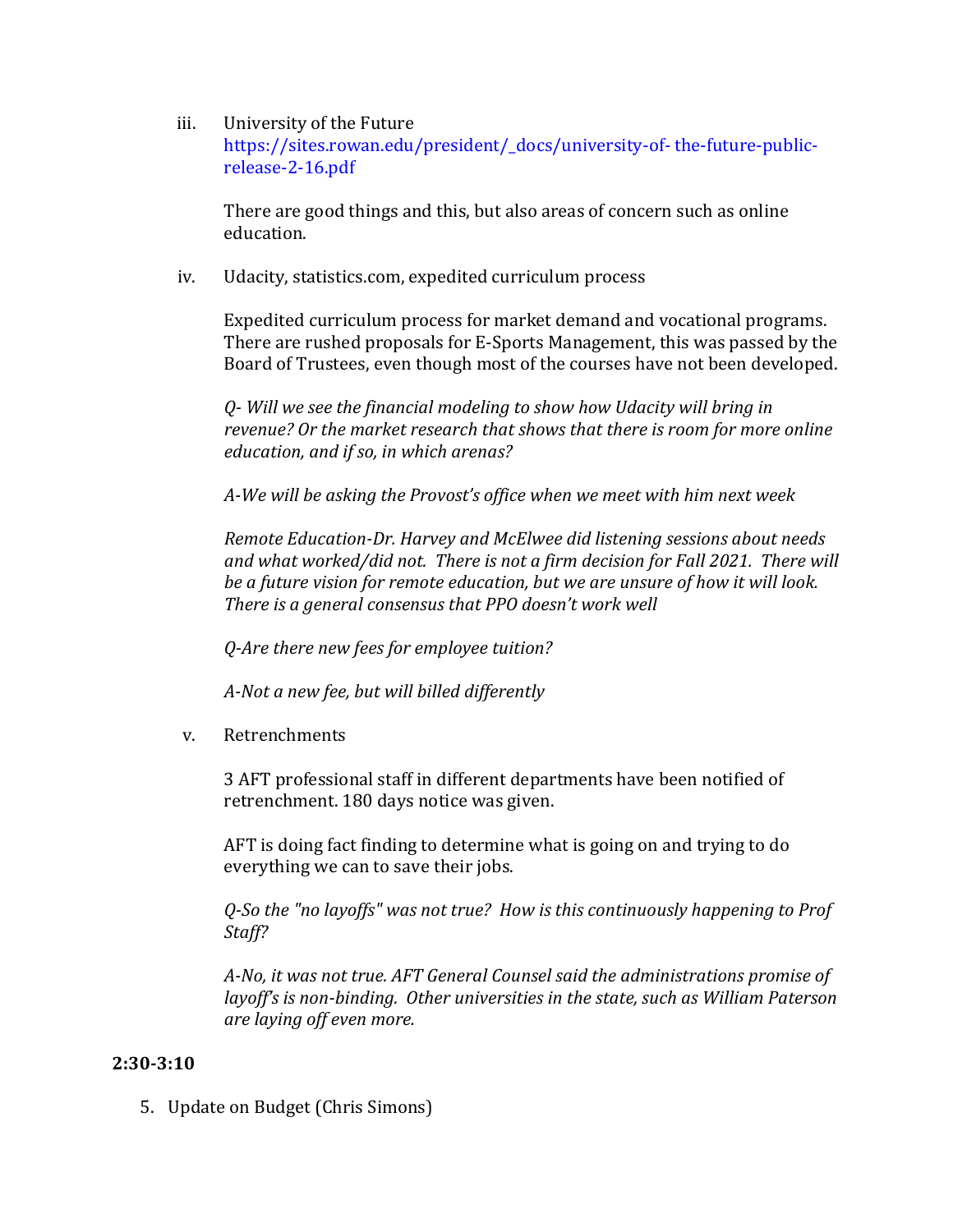This year's budget is very strong, we should have a surplus. The CARES 2 package in the end of December was an infusion. The state budget looks good as well.

One worry was enrollment. The applications were down 35% in December. Now applications are down 25% and we are closing the gap. There are some departments and programs that are down and at risk (Math, Physics, etc.)

#### 6. Smarthinking tutoring (Erin Hannah and Laura Repsher)

This was accidently put in Canvas ahead of schedule.

Smarthinking is meant to be a supplement to peer tutoring. We are limited to what subjects we can offer. This will be embedded into Canvas shells, if you do not want this to be accessible to your students, you can uncheck the box and limit availability. Faculty can refer individual students or their whole course to tutoring.

*Comment- Please keep in mind that the Rowan Writing Center is open and offering a full spectrum of virtual writing consultation services. Writing Center peer tutors are highly trained and understand the Rowan context, and Rowan students get personalized and high quality writing support. Please refer your students to our Writing Center rather than Smart Thinking for help with their writing.*

*Q- Erin, can you explain the Writing Center situation again? So students will be able to access this, but the university won't promote that component of SmartThinking?*

*A-It will be available, but not promoted to students. We are working collaboratively with Celeste in the Writing Center*

*Q- I logged in to it. It asked me to establish a token. I backed out. Was that due to its not actually being ready?*

*A-Token is for use for a Smartphone or Tablet*

*Q-Will smartthinking track courses they used it for? So we can see which courses might have more demand that we can maybe support with on campus tutoring*

*A-It does tell you exactly what courses are seeking tutoring in.* 

*Q- I'm wondering what kind of data is being collected, who is going use the data, and how. Would IRB approval be needed?*

*A-As of right now, we do not have any plans to use the data for anything.*

*Q- Who OWNS the data? The student white boarding, etc.? Are sessions recorded?*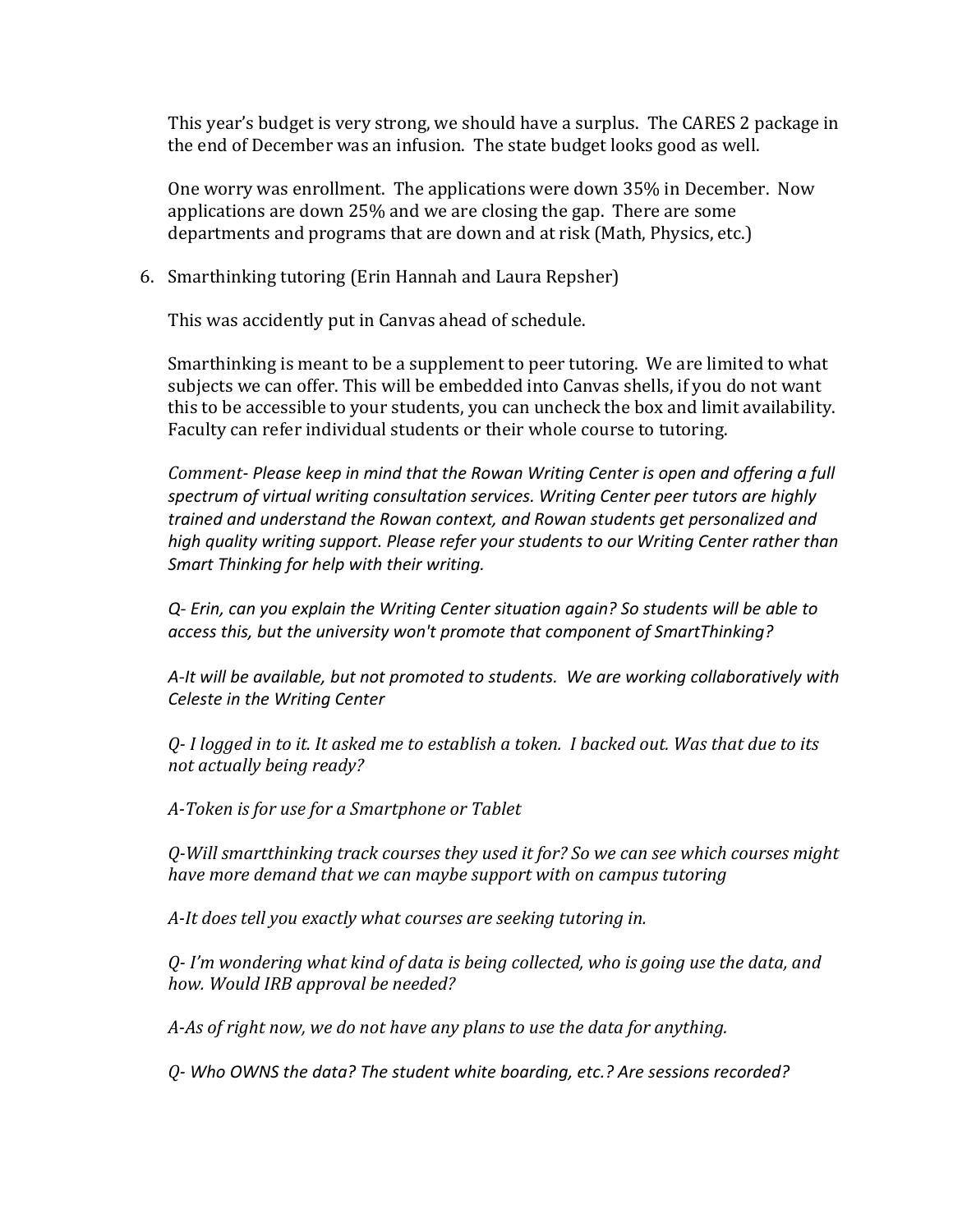*A-Erin can check. The sessions are recorded.* 

*Q- How can we guarantee that "tutoring" won't turn into "Assignment Completion"?*

*A-The tutors are trained not to do this.* 

*Q-Dwelling on the data: How does Pearson use what they have archived?*

*A-Erin can check on this*

*Comment-Can the Tutoring Center help with messaging to clarify that Smarthinking different than other platforms*

*Q- Do they have a list of subjects? Or do they primarily cover the basics? IE- upper-level tutoring?*

*A-On their main page it has a listing of all courses. They cover both lower and upperlevel courses.* 

*Q-Why aren't we doing this ourselves and utilizing more peer students?*

*A-This is a supplement to peer tutoring. It will also cut down on turnaround time for students to be linked to tutoring.* 

7. Technology survey (Kim Poolos)<https://forms.gle/gvfGmu7KHHfdAvs56>

Change has come out of the prior survey. The goal of this survey is to make see where there are other gaps. This is completely anonymous. Please share this with your departments. Please complete by 3/26/21

8. Curriculum report (attached)

## **5601632-Motioned, Approved**

### **5612902-Motioned, Approved**

## **5583128-Motioned, Approved (1 Abstention)**

### **5583129-Motioned, Approved**

*Q-Don't we already have this in DPEM?*

*A-Similar in coursework, but we do not have the certificate. DPEM supports this.* 

## **5583634-Motioned, Approved**